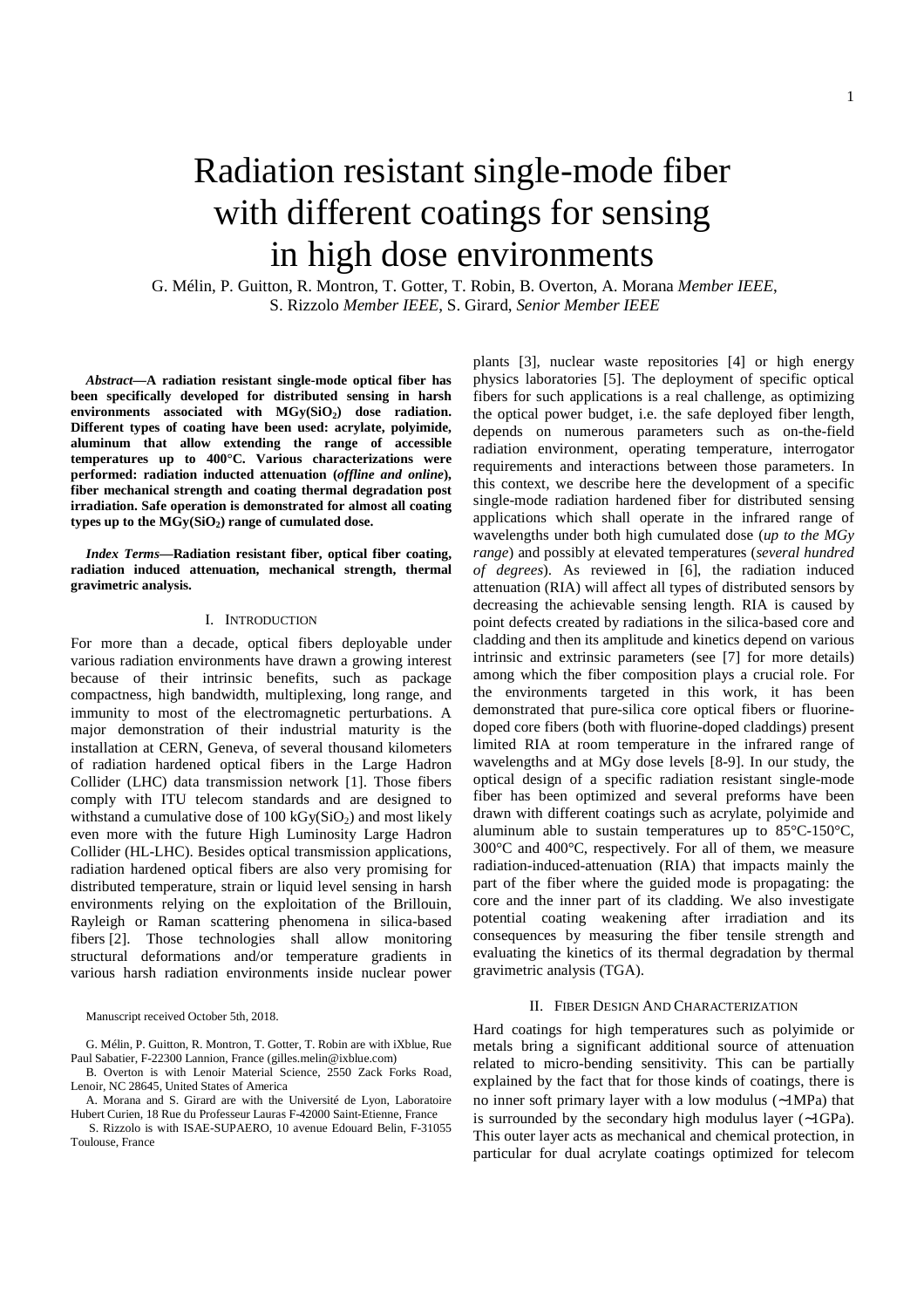applications. In the case of single layered hard coatings, external stress applied perpendicular to the fiber direction acts as the repetition of very small radius bends to the fiber core along its length, leading to power dissipation through cladding higher-order modes. In order to mitigate this phenomenon that increases with wavelength, we increase the core/cladding refractive index difference  $(7.0\times10^{-3})$  as compared to standard telecom fibers ( $~5.5 \times 10^{-3}$ ). Fiber core is made of pure silica, whereas cladding is made of fluorine-doped silica (∼2.0 wt% of fluorine). Core diameter is finally fixed to 7.0 µm in order to reach a LP11 cut-off wavelength close to 1250 nm, which allows fiber operation at both the second and third windows: 1310 nm and 1550 nm, respectively. At the same time, lowering micro-bending sensitivity also enhances resistance to macro-bending. We have indeed verified that the different fibers described in table I comply with ITU G657.A2 standard requirements related to bending loss, which is highly beneficial for future cabling prospects. As indicated in table II, we have selected two dual acrylate coatings, "ACR.1" (standard dual acrylate for telecom applications) and "ACR.2" (high temperature dual acrylate), both cured in line with UV lamps, one polyimide, "POL" cured in line with thermal furnaces, and the last one is an aluminum coating, "ALU" deposited in line from a melted bath. A typical fiber section after coating removal is presented in Figure 1.

TABLE I CHARACTERISTICS OF DIFFERENT TESTED OPTICAL FIBERS

| Sample<br>reference | Core<br>diameter<br>$(\mu m)$ | Cladding<br>diameter<br>$(\mu m)$ | Coating<br>diameter<br>$(\mu m)$ | Loss at<br>$1310 \text{ nm}$<br>(dB/km) | Loss at<br>1550 nm<br>(dB/km) |
|---------------------|-------------------------------|-----------------------------------|----------------------------------|-----------------------------------------|-------------------------------|
| ACR.1               | 7.0                           | 125                               | 245                              | 0.50                                    | 0.25                          |
| ACR.2               | 7.0                           | 125                               | 245                              | 0.50                                    | 0.25                          |
| POL.                | 7.0                           | 125                               | 155                              | 0.50                                    | 0.30                          |
| ALU                 | 7.0                           | 125                               | 165                              | 15                                      | 15                            |

| <b>TABLE II</b><br><b>CHARACTERISTICS OF DIFFERENT TESTED COATINGS</b> |                              |                 |  |  |
|------------------------------------------------------------------------|------------------------------|-----------------|--|--|
| Sample reference                                                       | Coating type                 |                 |  |  |
| ACR.1                                                                  | Standard acrylate            | $85^{\circ}$ C  |  |  |
| ACR.2                                                                  | High temperature<br>acrylate | $150^{\circ}$ C |  |  |
| POL                                                                    | Polyimide                    | $300^{\circ}$ C |  |  |
| <b>ALU</b>                                                             | Aluminum                     | $400^{\circ}$ C |  |  |



Fig. 1. Typical fiber cross-section

# III. IRRADIATION CONDITIONS AND RIA MEASUREMENTS

100 m of each fiber sample listed in table I have been loosely coiled at a diameter of 80 mm. The coils were passively irradiated (without any injected optical power) under <sup>60</sup>Co γrays at the IRSN IRMA facility, Saclay (France), up to a cumulated dose of 750 kGy( $SiO<sub>2</sub>$ ) at a dose rate of 0.37 Gy  $(SiO<sub>2</sub>)$ /s and at room temperature (between 25-30 $^{\circ}$ C). Spectral attenuation measurements have been performed one month after irradiation in the wavelength range between 1450 nm and 1650 nm using the well-known cut-back technique. RIA is obtained by the difference of spectral attenuation after/before irradiation. Figure 2 compares RIA spectral dependence of the four different samples. ACR.1, ACR.2 and ALU samples, which have been drawn in similar conditions, exhibit a comparable RIA of ∼25 dB/km at 1550 nm. POL sample, drawn at a ∼5× lower draw speed in order to ensure complete coating crosslinking, also exhibits a slightly reduced RIA, ∼18 dB/km at 1550 nm. A lower drawing speed also reduces the glass cooling rate. Therefore, strained bonds, which are known to act as precursor sites for point defects causing the RIA in such fibers, may be less favored in the case of POL samples.



Fig. 2. Spectral RIA of the different samples after passive irradiation up to 750 kGy( $SiO<sub>2</sub>$ ) at room temperature

ACR.2 sample was selected to undergo a <sup>60</sup>Co γ-rays irradiation with online RIA monitoring at SCK-CEN, Mol (Belgium), up to a cumulative dose of  $3.0 \text{ MGy(SiO<sub>2</sub>)}$  at dose rate of 5.2 Gy $(SiO<sub>2</sub>)$ /s. Optical signals at both wavelengths were provided by two broadband super luminescent diodes providing each a total output power of 1.2 mW. Temperature remained stable all along the irradiation at roughly 42°C. Figure 3 presents RIA evolutions at 1310 nm and 1550 nm. Raw data are represented with open circles and their best fit curves with bold lines.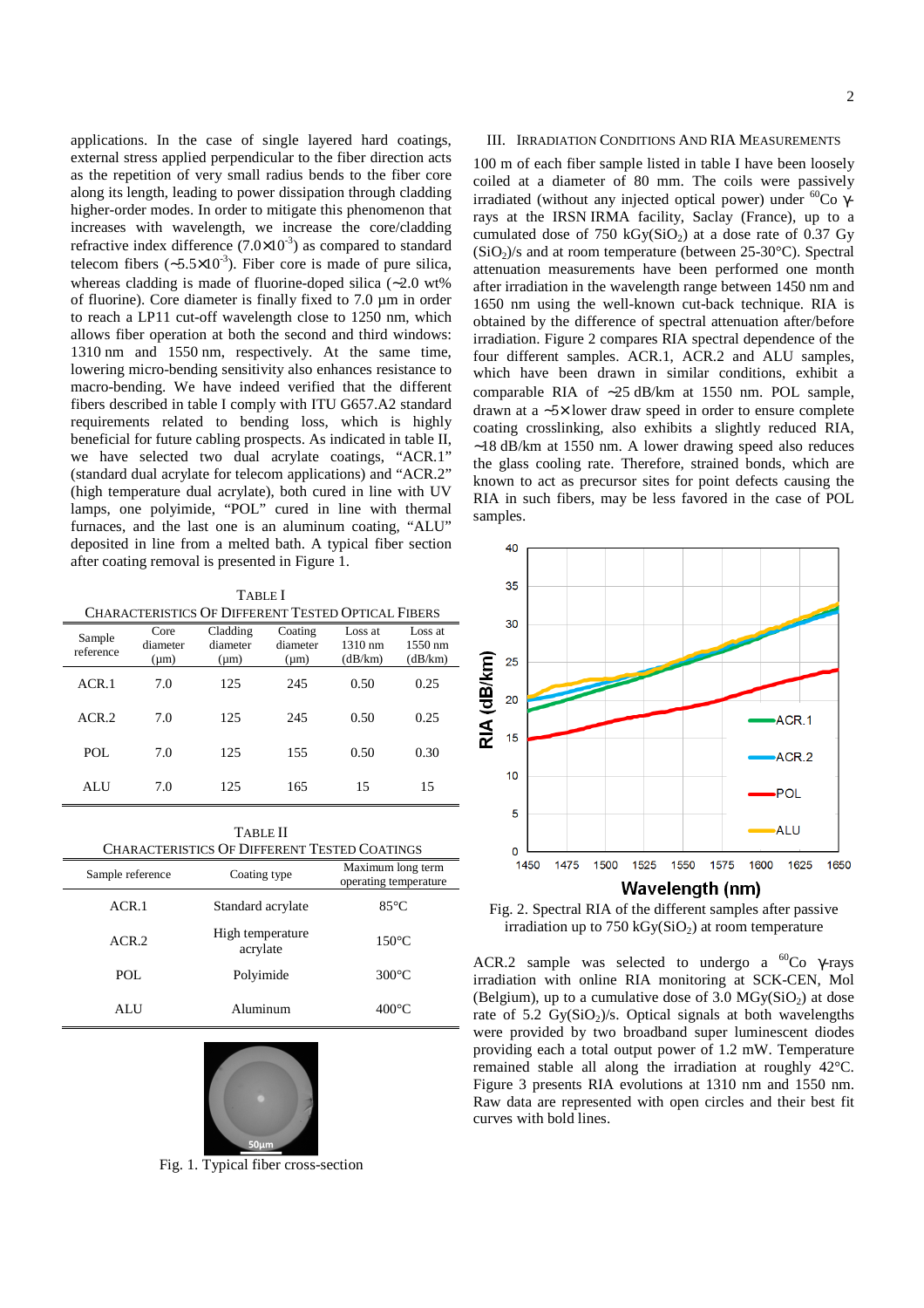

Fig. 3. Online RIA at 1310 nm and 1550 nm for ACR.2 coated fiber under irradiation up to  $3.0$  MGy(SiO<sub>2</sub>)

The obtained online RIA at 3.0 MGy(SiO<sub>2</sub>), 20 dB/km at 1310 nm and 27 dB/km at 1550 nm, are higher than the reported ones in [1], 11 dB/km at 1310 nm and 20 dB/km at 1550 nm (with ∼30× less injected optical power), for a radiation hardened fiber with both fluorine-doped core and cladding. Our tested sample exhibits a similar RIA at 1550 nm in both irradiation scenarios (online and offline), whereas cumulated dose is ∼4× higher in the case of online measurement. This is most likely due to the strong impact of photo-bleaching on the RIA of the investigated optical fibers. Is it worth noticing that light power was not found to have a significant impact in the case of fluorine-doped core single-mode fibers up to a maximal dose of  $10 \text{ kGy(SiO<sub>2</sub>)}$  when injected optical power rises from 40  $\mu$ W to 0.35 mW [1]. Photo-bleaching was found to be efficient in such fibers by injecting 40 mW of light at 980nm during irradiation up to  $110 \text{ kGy(SiO<sub>2</sub>)}$  [10]. For distributed sensing applications up to the ∼MGy range, we believe that it is really important to take into account the real optical power which is used by the various possible architectures of commercially available interrogators. This is particularly relevant for safety systems which shall operate 24 hours a day in an "ON" state. Therefore accessible sensing length for a given radiation hardened fiber depends not only on the fiber characteristics but also on the selected sensing technology and its operation characteristics. As an example, typical double-ended BOTDA (*Brillouin Optical Time Domain Analysis*) will operate at a few mW, whereas typical single-ended BOTDR (*Brillouin Optical Time Domain Reflectometer*) will operate at about 500 mW.

## IV. FIBER MECHANICAL STRENGTH EVALUATION

Optical fiber reliability under harsh radiation environment is also a crucial issue. No degradation of fiber mechanical strength was observed when various acrylate coated fibers underwent 500 kGy(SiO<sub>2</sub>) of <sup>60</sup>Co γ-rays [11]. Improvement

was even measured after 2.35 MGy(SiO<sub>2</sub>) of <sup>60</sup>Co  $\gamma$ -rays due to enhanced coating crosslinking [12]. Our fiber samples were subjected twice to 750  $kGy(SiO<sub>2</sub>)$  IRMA runs, ending up a cumulated dose of  $1.5 \text{ MGy(SiO}_2)$ . Fiber tensile strength was measured according to IEC 60793-1-31 using an uniaxial table top tensile tester from FIBER SIGMA with a fiber gauge of 0.5 m. Figures 4 and 5 present respectively results obtained for acrylate coated samples and for polyimide/aluminum coated ones for a strain rate of 30 mm/min which corresponds to an elongation of 6 %/min.



# **Tensile strength (GPa)**

Fig. 4. Tensile strength measurement before/after irradiation for both sets of acrylate coated fibers (red and orange labelled points are almost fully superposed)



Fig. 5. Tensile strength measurement before/after irradiation for polyimide and aluminum coated fibers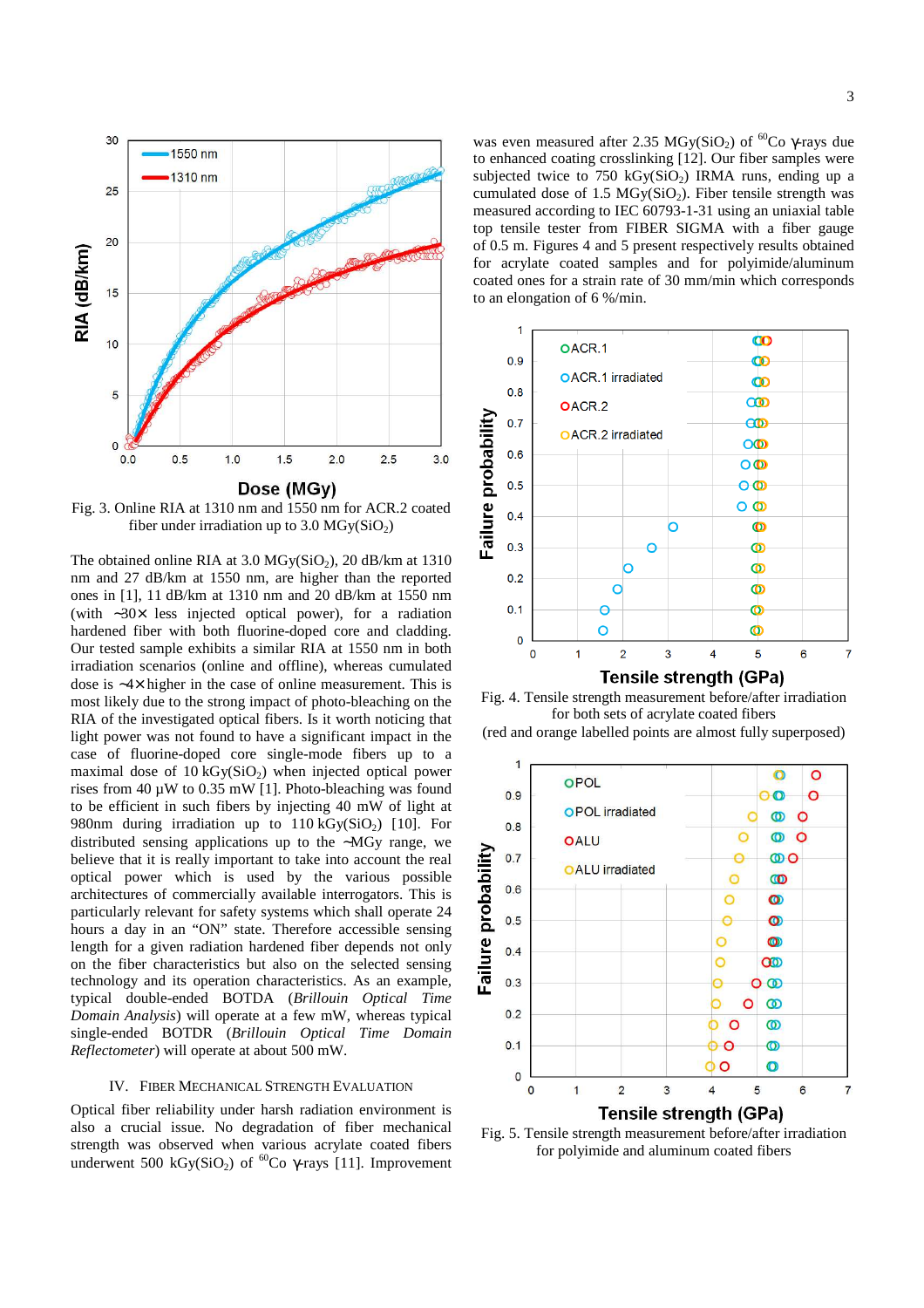Unlike ACR.2, ACR.1 sample exhibits a strongly degraded mechanical behavior after irradiation, with breaks that occur even at low applied stress. We clearly observed that the primary ACR.1 coating lost most of its adhesion to the glass part, therefore stress corrosion through moisture ingression is strongly favored. For ACR.2 samples, we did not observe any variation of tensile strength nor stripping force required to remove the coating. POL samples do not suffer from any mechanical degradation after irradiation neither. ALU samples exhibit a quite broad failure strength repartition, their median value drops about 20% after irradiation. In order to estimate dynamic fatigue corrosion factor, we extend tensile strength measurements to strain rates ranging from 3 mm/min to 300 mm/min of fiber elongation. Obtained mean values over 15 samples for each fiber type are summarized in table III. Standard deviation of those measurements is of 0.05 GPa.

TABLE III MEASURED MEAN TENSILE STRENGTH

| Sample<br>reference                  | Strain rate<br>3mm/min | Strain rate<br>30 <sub>mm/min</sub> | Strain rate<br>$300$ mm/min |  |
|--------------------------------------|------------------------|-------------------------------------|-----------------------------|--|
| ACR.2                                | 4.45 GPa               | 5.00 GPa                            | 5.62 GPa                    |  |
| ACR.2<br>[1.5MGy(SiO <sub>2</sub> )] | 4.74 GPa               | 5.10 GPa                            | 5.67 GPa                    |  |
| <b>POL</b>                           | 4.85 GPa               | 5.39 GPa                            | 5.81 GPa                    |  |
| POL<br>[1.5MGy(SiO <sub>2</sub> )]   | 4.86 GPa               | 5.47 GPa                            | 5.89 GPa                    |  |

We estimate the dynamic fatigue corrosion factor,  $n_d$  as defined in IEC 60793-1-3 standard by fitting mean tensile strength versus strain rate in logarithmic scale.  $n_d$  equal to  $1/p - 1$  (where p is the obtained slope), is a standardized indicator of fiber mechanical behavior. It shall reach at least 18.0 in order to comply with IEC 60793-2-50. Figures 6 & 7 present the obtained results, respectively for ACR.2 and POL coated fibers before/after irradiation. Table IV summarizes calculated values of dynamic fatigue corrosion factor,  $n_d$  and respective uncertainties for 95% of confidence as calculated in IEC 60793-1-3 standard.





before/after irradiation for POL samples

TABLE IV MEASURED DYNAMIC FATIGUE CORROSION FACTOR

| INIEASURED D'I NAMIU I ATIUUE CORROSION I AUTOR |            |                  |                  |
|-------------------------------------------------|------------|------------------|------------------|
| Sample<br>Reference                             | $n_d$ mean | $n_d$ maxi (95%) | $n_d$ mini (95%) |
| ACR.2                                           | 18.8       | 19.3             | 18.2             |
| ACR.2<br>[1.5MGy(SiO <sub>2</sub> )]            | 24.6       | 26.3             | 23.0             |
| <b>POL</b>                                      | 24.6       | 25.8             | 23.6             |
| POL<br>[1.5MGy(SiO <sub>2</sub> )]              | 22.8       | 24.2             | 21.5             |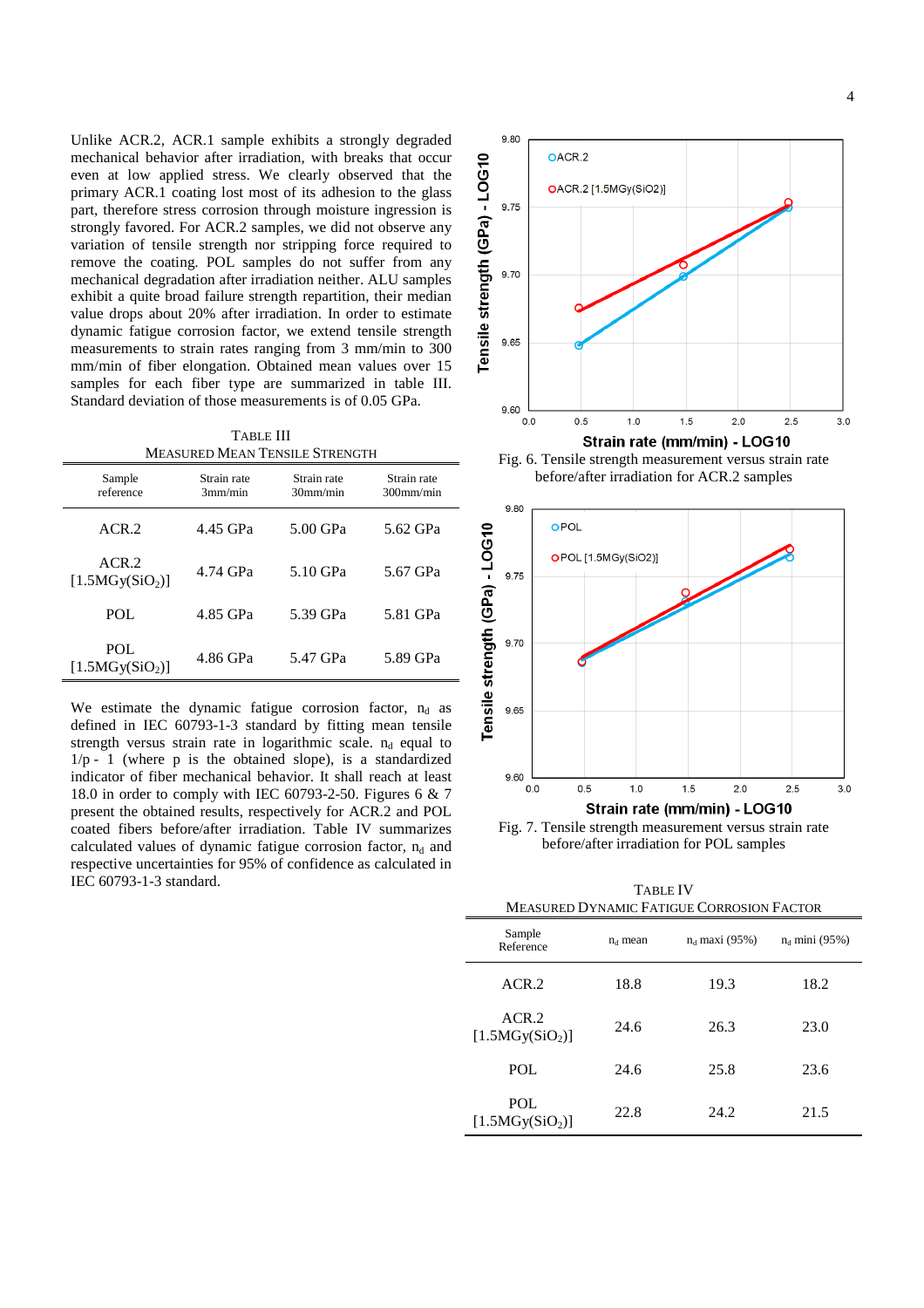High temperature acrylate coated fibers exhibit a significant increase of n<sub>d</sub>, from ∼19 before irradiation to ∼25 after irradiation at the MGy dose level, as already pointed out in [12]. For polyimide coated fibers, we notice a limited drop of  $n_d$ , which is hardly significant and remains much higher than the safe value of 18.0 defined by the standard. To summarize our results, all tested samples comply with standardized mechanical strength requirements after irradiation in the MGy dose range, apart from the ones coated with ACR.1 coating. It is worth noticing that we only test one specimen for each coating type, so this result shall not be generalized to the variety of coatings available on the market. Aluminum coated fibers were not included in this study as such a metallic coating is hermitic towards moisture and therefore prevents tensile strength dependence to strain rate.

### V. THERMAL COATING DEGRADATION

We use thermal gravimetric analysis in order to investigate thermal degradation of polyimide coated fiber samples. This coating type offers the best compromise between extended operating temperature, low fiber attenuation and industrial availability. A small amount of coated fiber (∼10 mg) is placed into the platinum crucible of a thermo-balance [13] and is subjected to a temperature ramp of 2°C/min under air. Relative mass loss curve of the coating part versus temperature is given in figure 8.



Polyimide coating exhibits an accelerated thermal degradation after being irradiated. As the chosen temperature ramp is quite high, accelerated mass loss occurs above 350°C. At high temperature in an air environment, oxygen diffuses into the surface of the polymer, attacking directly the polymer with the release of carbon dioxide, carbon monoxide, and water. The rate of degradation is controlled by the rate of the oxygen diffusion which is accelerated due to polymer network

weakening after such a high dose of γ-rays. Life-time prediction is extracted from TGA curves based on Arrhenius formalism [14] in order to get a quantitative comparison of coating thermal degradation kinetic before/after irradiation. The instantaneous rate of weight change, dW/dt, is a function of temperature. It is approximated by the running average of weight change over small intervals of temperature. By applying the Arrhenius relation, dW⁄dt=A.exp(-E<sup>a</sup> ⁄ RT), the familiar plot ln(dW/dt) versus 1/T is generated from high temperature data (420°C to 485°C), as shown in figure 9 for POL samples before/after irradiation. Table V gives the values of pre-exponential factor  $A$ ,  $E_a/R$  and determination coefficient R² for both sample types.





Fig. 9. Arrhenius plots of weight change rate versus inverse temperature for polyimide coated fiber before/after irradiation

| <b>TABLE V</b>                                   |  |         |               |
|--------------------------------------------------|--|---------|---------------|
| ARRHENIUS PLOT FIT COEFFICIENTS FOR BOTH SAMPLES |  |         |               |
| Sample<br>Reference                              |  | $E_a/R$ | $R2$ from fit |
|                                                  |  |         |               |

| POL                  | 18.854 | 16664 | 0.9824 |
|----------------------|--------|-------|--------|
| POL $[1.5MGy(SiO2)]$ | 14.576 | 12996 | 0.9914 |
|                      |        |       |        |

From those data, time to reach a given coating mass loss under isothermal condition in air can be evaluated over a broad operating temperature range. Obtained life-time prediction is given in figure 10, using a quite stringent failure criterion of 20 wt% mass loss [14].



Fig. 10. Life-time prediction of polyimide coated fiber before/after irradiation for a 20 wt% mass loss criteria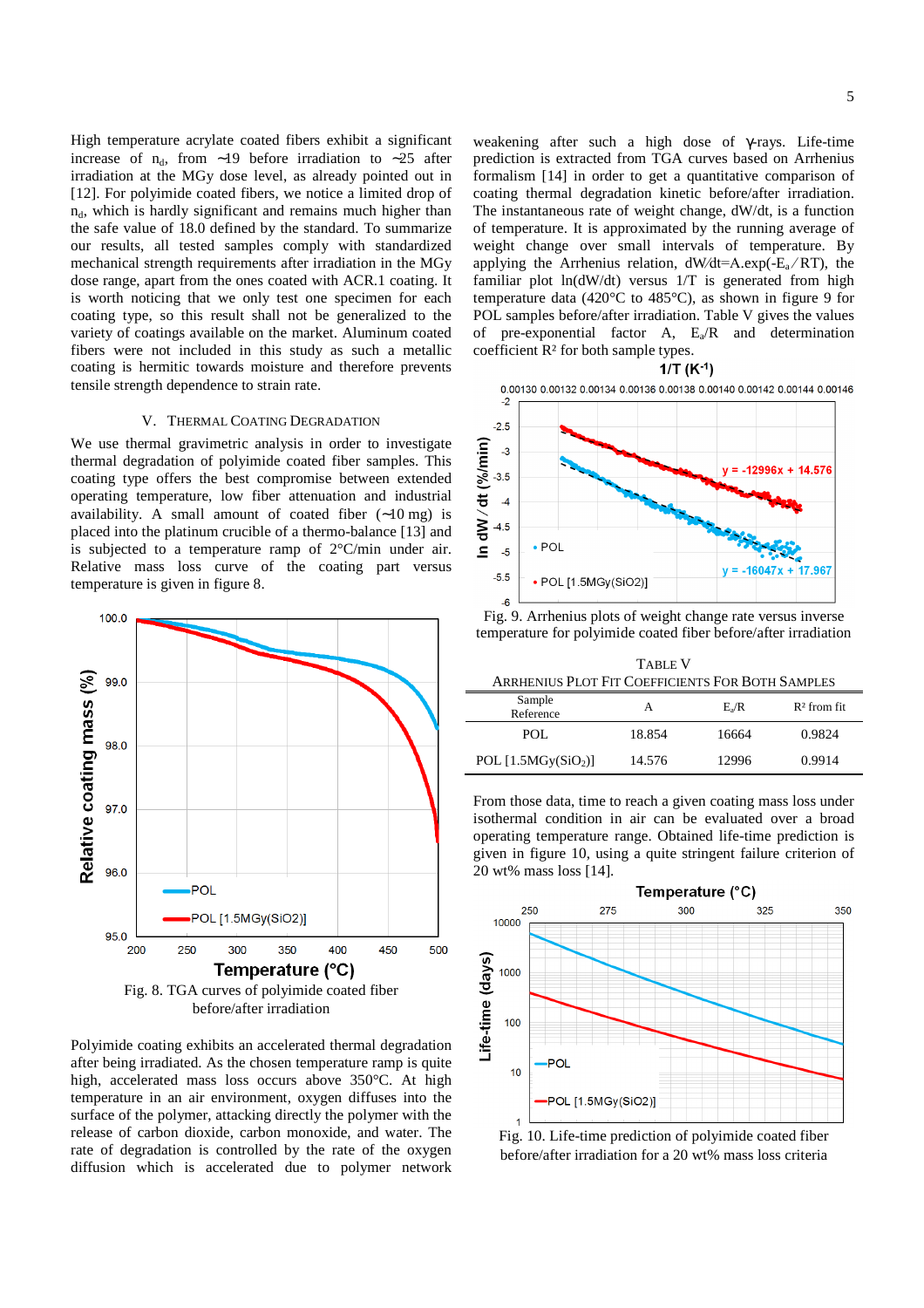As already shown in figure 5, we did not observe any significant degradation of irradiated polyimide coated fibers, when their tensile strength is measured at room temperature. However, TGA analysis reveals that irradiation has a detrimental impact on polyimide coating ability to withstand high temperature, leading to reduce its operating lifetime after an exposure to a γ-rays cumulated dose of 1.5 MGy( $SiO<sub>2</sub>$ ). As an example, at 300°C, their long term recommended temperature of operation, the thermal stability of polyimide coating fibers decreases from more than 300 days down to about 45 days after this huge radiation dose of γ-rays.

#### VI. CONCLUSION

A specific single-mode radiation hardened fiber has been developed based on requirements of distributed sensing applications under high cumulated dose, typically up to the MGy dose level. Four different coatings were tested in order to allow possibly operation at elevated temperature: a dual acrylate combination for telecom applications, a dual high temperature acrylate combination, polyimide and aluminum. The fiber index profile has been optimized in order to reduce micro-bending contribution to total attenuation, in particular for the case of hard coatings. RIA measured offline exhibits a slight dependence on draw speed, which results from technical constraints, such as available UV or thermal power to complete the coating cure. Comparison between online and offline RIA measurements indicate that the tested fibers are strongly sensitive to photo-beaching, in particular under high cumulated dose. This dependence towards injected optical power will influence the optical power budget calculation in a real sensing configuration. Therefore, the maximum sensing length for a given total cumulated dose will also depend on the interrogator parameters such as injected optical power and dynamic range. Mechanical strength measurements after irradiation indicate that the use of some standard dual acrylate for telecom applications may be detrimental towards fiber reliability. Specialty coatings such as high temperature acrylate, polyimide or aluminum allow safe operation under irradiation up to the MGy dose level at (or close to) room temperature. Finally, thermo-gravimetric analysis has been performed on irradiated polyimide coated fiber samples. It is clear that irradiation degrades the coating ability to withstand elevated temperatures for long periods of time. But, we consider that polyimide remains a good candidate for distributed sensing applications [15] as it exhibits an interesting trade-off between extended operating temperature, low fiber attenuation and industrial availability. Aluminum coating remains also of interest for applications at higher temperatures (above 300°C) such as those encountered in the nuclear industry although its use is much less common with potential end-users. To conclude, it will be worth evaluating how these coatings behave in the case of combined high temperature/high cumulated dose constraints, not merely from a mechanical point of view, but also because it has been shown that increasing the temperature of irradiation does not necessarily lead to reduced RIA levels [16]. For that purpose, the effect of combined temperature and irradiation (X-rays or γ-rays) is currently under investigation using a specific set-up that better simulates real operating conditions.

# 6

#### **REFERENCES**

- [1] T. Wijnands, K. Aikawa, J. Kuhnhenn, D. Ricci, and U. Weinand , "Radiation Tolerant Optical Fibers: From Sample Testing to Large Series Production", *Journal of Lightwave Technology*, vol. 29, no. 22, pp 3393-3400 Nov. 2011, 10.1109/JLT.2011.2168512.
- [2] X. Bao and L. Chen, "Recent Progress in Distributed Fiber Optic Sensors", *Sensors*, vol. 12, pp 8601-8639, June 2012, 10.3390/s120708601.
- [3] A.F. Fernandez, P. Rodeghiero, B. Brichard, F. Berghmans, A.H. Hartog, P. Hughes, K. Williams, and A.P. Leach, "Radiation-tolerant Raman distributed temperature monitoring system for large nuclear infrastructures", *IEEE Transactions on Nuclear Science*, vol. 52, no. 6, pp 2689-2694, Dec. 2005, 10.1109/TNS.2005.860736.
- [4] S. Delepine-Lesoille, S. Girard, M. Landolt, J. Bertrand, I. Planes, A. Boukenter, E. Marin, G. Humbert, S. Leparmentier, J.L. Auguste, and Y. Ouerdane, "France's state of the art distributed optical fiber sensors qualified for the monitoring of the French underground repository for high level and intermediate level long lived radioactive wastes", *Sensors*, vol. 17, no. 6, P1377, June 2017, 10.3390/s17061377.
- [5] I. Toccafondo, Y.E. Marin, E. Guillermain, J. Kuhnhenn, J. Mekki, M. Brugger, and F. Di Pasquale, "Distributed Optical Fiber Radiation Sensing in a Mixed-Field Radiation Environment at CERN", *Journal of Lightwave Technology*, vol. 35, no. 16, pp 3303-3311, Aug. 2017, 10.1109/JLT.2016.2608849.
- [6] S. Girard, A. Morana, A. Ladaci, T. Robin, L. Mescia, J.J. Bonnefois, M. Boutillier, J. Mekki, A. Paveau, B. Cadier, E. Marin, Y. Ouerdane, and A. Boukenter, "Recent advances in radiation-hardened fiber-based technologies for space applications", *Journal of Optics*, vol 20, no. 9, Aug. 2018, Art. no. 093001.
- [7] S. Girard, J. Kuhnhenn, A. Gusarov, B. Brichard, M. Van Uffelen, Y. Ouerdane, Marcandella, "Radiation Effects on Silica-based Optical Fibers: Recent Advances and Future Challenges", *IEEE Trans. Nucl. Sci.*, vol. 60, no. 3, pp 2015-2036, Feb. 2013, 10.1109/TNS.2012.2235464.
- [8] B. Brichard, M. Van Uffelen, A.F. Fernandez, F. Berghmans, M. Decréton, E. Hodgson, T. Shikama, T. Kakuta, A. Tomashuk, K. Golant, and A. Krasilnikov, "Round robin evaluation of optical fibres for plasma diagnostics", *Fusion Engineering and Design*, vol. 56–57, pp 917–921, Oct. 2001.
- [9] A.L. Tomashuk, E.M. Dianov, K.M. Golant, R.R. Khrapko, and D.E. Spinov, "Performance of special radiation-hardened optical fibers intended for use in the telecom spectral windows at a mega-gray level", *IEEE Trans. Nucl. Sci.*, vol. 45, no. 3, pp 1566–1569, June 1998.
- [10] Y. Kim, S. Ju, S. Jeong, S. Ho Lee, and W.T. Han, "Gamma-ray radiation response at 1550nm of fluorine-doped radiation hard single-mode optical fiber", *Optics Express*, vol. 24, no. 4, pp. 3910-3920, Feb. 2016, 10.1364/OE.24.003910.
- [11] B.T. Huffman, P.K. Teng, and A.R. Weidberg, "Further studies of the effect of radiation on the mechanical strength of optical fibers", *Journal of Instrumentation*, no. 8, P12002, Dec. 2013.
- [12] B. Risch, B. Overton, J. Rosko, A. Bergonzo, G. Kuyt, and G. Mélin, "Optical Fiber and Cable Reliability for Radiation Environments", presented at 61<sup>st</sup> IWCS Conference, Charlotte, USA, Nov. 11-14, 2012.
- [13] http://www.tainstruments.com/products/thermalanalysis/thermogravimetric-analysis/.
- [14] A. Stolov, D. Simoff, and J. Li, "Thermal stability of specialty optical fibers", *Journal of Lightwave Technology*, vol. 26, no. 20, pp 3443-3451, Oct. 2008, 10.1109/JLT.2008.925698.